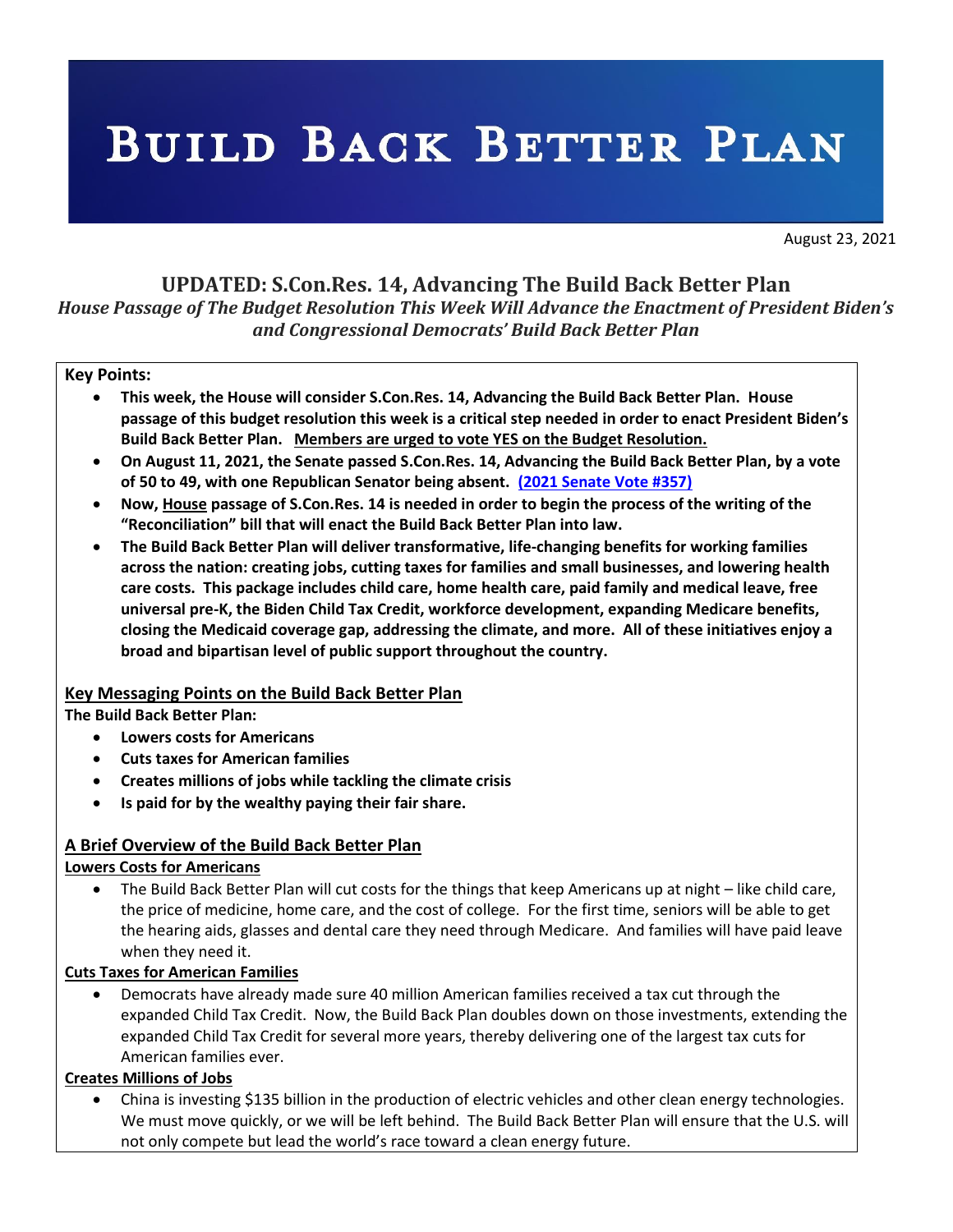• Winning that future depends on creating incentives for the production and purchase of electric vehicles and manufacturing supply chains for a broad range of clean energy products and technologies. Currently, Chinese companies produce 60 percent of the parts for wind turbines, 80 percent of solar cells, and 80 percent of battery cells. It's time to bring those jobs home!

## **Tackles the Climate Crisis**

• The Build Back Better Plan addresses the climate crisis head-on through critical policies and incentives that will reduce U.S. carbon emissions 50 percent by 2030.

## **Is Paid for by the Wealthy Paying Their Fair Share**

- Democrats believe in rewarding work, not just wealth.
- It's completely unacceptable that some of the most profitable companies and billionaires pay little or no tax despite seeing their profits and their fortunes growing every year.
- The good news is … no one who makes under \$400,000 will see an increase in their taxes. Instead, the typical American family will see their costs and their taxes cut.

# **House Adoption of S.Con.Res. 14 Will Begin the Process of Enacting the Build Back Better Plan Through a "Reconciliation" Bill**

## **The Budget Reconciliation Process**

- The budget reconciliation process first requires both the Senate and House to pass a budget resolution that includes reconciliation instructions to committees of jurisdiction.
- S.Con.Res. 14 provides reconciliation instructions to 13 House and 12 Senate committees to support visionary and transformative investments in the health, well-being, and financial security of America's workers and families.
- The reconciliation process allows legislation for the Build Back Better Plan to pass with a simple majority in the Senate, and not the 60 votes usually required.

## **The Reconciliation Instructions to House Committees**

- The budget resolution's reconciliation framework reflects the net investment of the Build Back Better Plan.
- The reconciliation instructions deliberately give the Ways and Means Committee, the chief tax-writing committee in the House, the flexibility it needs to craft fair and comprehensive legislation.
- Below is a table showing the reconciliation instructions to 13 House Committees.

## **Reconciliation Instructions to 13 House Committees in S.Con.Res. 14 2022-2031, in millions of dollars**

| <b>Agriculture</b>                                                                                                                                                     | \$89,100  |
|------------------------------------------------------------------------------------------------------------------------------------------------------------------------|-----------|
| <b>Education and Labor</b>                                                                                                                                             | \$779,500 |
| <b>Energy and Commerce</b>                                                                                                                                             | \$486,500 |
| <b>Financial Services</b>                                                                                                                                              | \$339,000 |
| <b>Homeland Security</b>                                                                                                                                               | \$500     |
| <b>Judiciary</b>                                                                                                                                                       | \$107,500 |
| <b>Natural Resources</b>                                                                                                                                               | \$25,600  |
| <b>Oversight and Reform</b>                                                                                                                                            | \$7,500   |
| <b>Science, Space and Technology</b>                                                                                                                                   | \$45,510  |
| <b>Small Business</b>                                                                                                                                                  | \$17,500  |
| <b>Transportation and Infrastructure</b>                                                                                                                               | \$60,000  |
| <b>Veterans' Affairs</b>                                                                                                                                               | \$18,000  |
| <b>Ways and Means</b>                                                                                                                                                  | $$-1,000$ |
| (NOTE: The total of Committee instructions does not equal the total<br>cost of the package because the instructions reflect offsets and<br>overlapping jurisdictions.) |           |